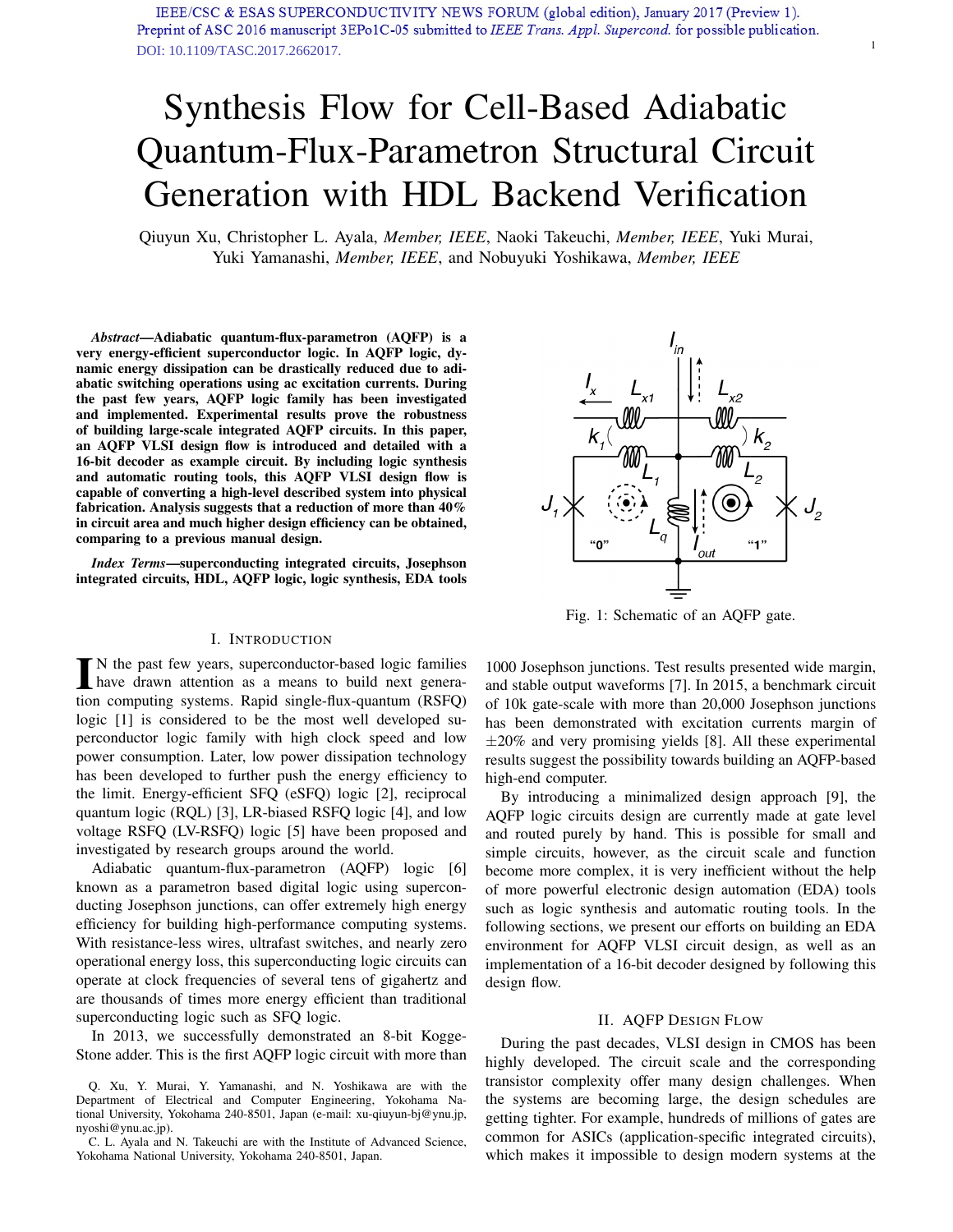

Fig. 2: Design of integrated systems in AQFP.

transistor-level. Therefore, a top-down design flow enables VLSI design through a divide-and-conquer approach at multilevels.

An AQFP logic gate is basically driven by ac-power, which serves both as excitation current and power supply (Fig. 1). Excitation fluxes are applied to the superconducting loops via inductors  $L_1, L_2, L_{x1}$  and  $L_{x2}$  using as excitation current  $I_x$ . One single flux quantum is either stored in the left or right loop, depending on the input current  $I_{in}$ . As a result, the logic state can be represented by the direction of the output current  $I_{out}$ . Unlike its superconducting cousin rapid-singleflux-quantum (RSFQ) logic family, AQFP logic operates more similar to conventional Boolean logic used in CMOS circuits, which enables us to develop AQFP design flow by following the current industrial standards.

Our proposed AQFP VLSI design flow (Fig. 2) begins by first taking a high-level behavior-description of a circuit and synthesizing its corresponding netlist using structural Verilog, and mapping logic operations with our standard cell library [9]. This high level behavior description defines the circuit function and I/O pins using a hardware description language (HDL). Synthesis tools are employed to generate the gate-level netlist, which helps the design to be proceeded to schematic capture. A semi-automatic routing tool was developed to help finish the connections between each cells in the circuit. An HDL-based cell library [10], specified for the AQFP logic family, is later used to verify the circuit function and meet timing closure. After the circuit optimization, physical layout is generated by using a cell-based methodology.

## III. IMPLEMENTATION ON BENCHMARK CIRCUITS

We choose a 16-bit decoder among many applications to introduce our design flow. This is because: 1) we have demonstrated a similar design without using this new proposed



Fig. 3: Post-synthesis for AQFP specification.



Fig. 4: Example schematic construction of AQFP circuit using cell-based methodology.

TABLE I: COMPARISON OF THE PREVIOUSLY DESIGNED 16- BIT DECODER WITH THE DESIGN USING SYNTHESIS FLOW

| Technique               | Process                         | JJ counts | Area                |
|-------------------------|---------------------------------|-----------|---------------------|
| Previous design<br>[15] | AIST standard<br>process $[16]$ | 592       | 3.46mm <sup>2</sup> |
| This study              | AIST standard<br>process        | 428       | $2.02mm^2$          |

design flow; 2) the circuit function itself is simple to describe but the circuit scale and routing can be very complicated for a fully manual design.

# *A. Logic synthesis*

Logic synthesis in the VLSI design flow plays the role of converting a high-level description of design into an optimized gate-level representation. Logic synthesis uses a standard AQFP cell library [9] which have basic logic gates such as AND, OR, NOT, MAJORITY, BUFFER and SPLITTER. This specified technology library is known by the fabrication process.

A circuit architecture description is written in HDL such as Verilog or VHDL. For example, a 16-bit decoder can be described as the following: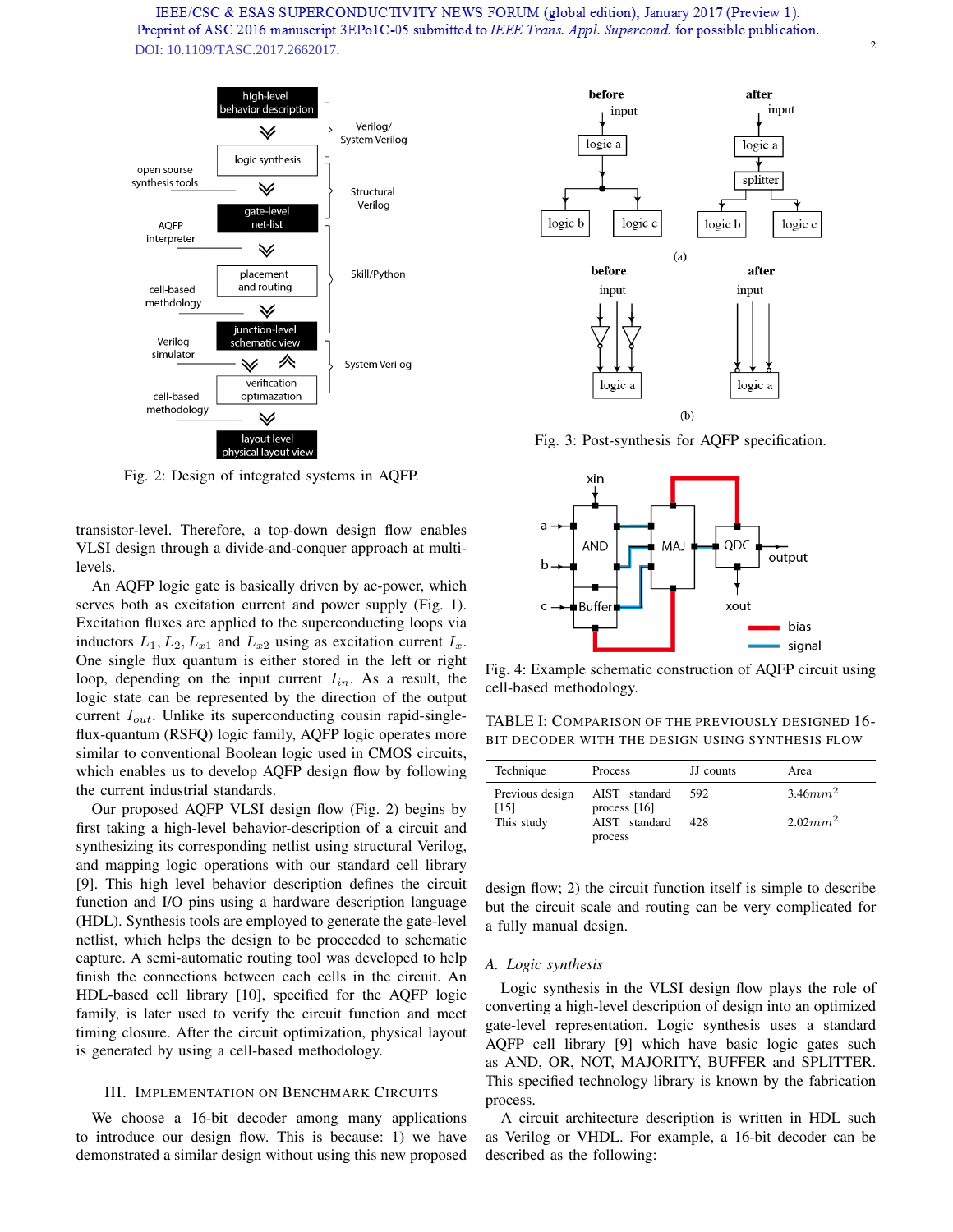

Fig. 5: Schematics of a 16-bit AQFP decoder captured from netlist (left) and routed by automatic routing tools (right).

| $1 -$ | module decoder16(binary in,          |
|-------|--------------------------------------|
|       | decoder out, enable);                |
| 2     | input binar in $[4:0]$ ;             |
| 3     | input enable;                        |
| 4     | output [15:0] decoder_out;           |
| -5    | wire [15:0] decoder out;             |
| 6     | assign decoder out = $(enable)$ ? (1 |
|       | $\ll$ binary in) : 16'b0;            |
|       | endmodule                            |

This code is later logic synthesized, mapped to a technology library and output to a target netlist file by an open source synthesis tool called yosys [11]. This gate-level netlist is written in structural Verilog.

Due to different signal delivery mechanisms, information is carried by Josephson junction switching events in AQFP logic along with specialized splitters, as independent gates, to deliver one single output to multiple receiving gates (Figure 3). On the other hand, it is easy to invert a normal input by negating the coupling coefficient of the output transformer of the logic gate without any other cost, which is an attractive feature of the AQFP logic family. However, CMOS-based synthesis tool 'yosys' does not consider the fanout of signal and inverting properties, which are essential for AQFP logic. Hence, we introduce one more step here as post-synthesis, using our developed tools written in Python, to produce an AQFP-friendly netlist. This netlist splits internal signal and integrate all the inverters into the receiving gates to reduce the total gate number and circuit area.

# *B. Semi-automatic routing approach*

Unlike in CMOS VLSI design, interconnect wires serving as clock-power bias and data transmissions are built at the cell-level and are described as bidirectional transmission lines in HDL (Fig. 4). These cell-based interconnections cannot be generated simply through Cadence tools and are extremely time consuming to layout by hand. An automatic routing software based on the channel routing approach was developed to improve the design flow of connecting from gate to gate [10].

Once we have the structural netlist generated from synthesis, it is imported into a schematic capture tool where the wire lines represent the interconnections between each gate as shown the left side of Fig. 5. With a simple mouse click and drag, gates can be easily lined up for meander clocking. Automatic routing tools help replace all the schematic-based wires with physical AQFP wiring cells (right side of Fig. 5). This will dramatically improve the design efficiency.

### *C. HDL-based circuit verification*

In a previous study, we made a functional model based on a finite-state machine approach using a hardware description language (HDL), which enables the simulation of large-scale AQFP circuits using commercially available logic simulation tools. Further, we have developed a library for logic simulation. In this modeling approach, we introduce 3-state encoding to represent AQFP waveforms. This library is designed for AQFP gates driven by 3-phase clock, each with a  $120^{\circ}$  shift relative to each other. In a later study, we improved these models to fit 4-phase clocking, which is generated by 2-phase ac power and a dc bias.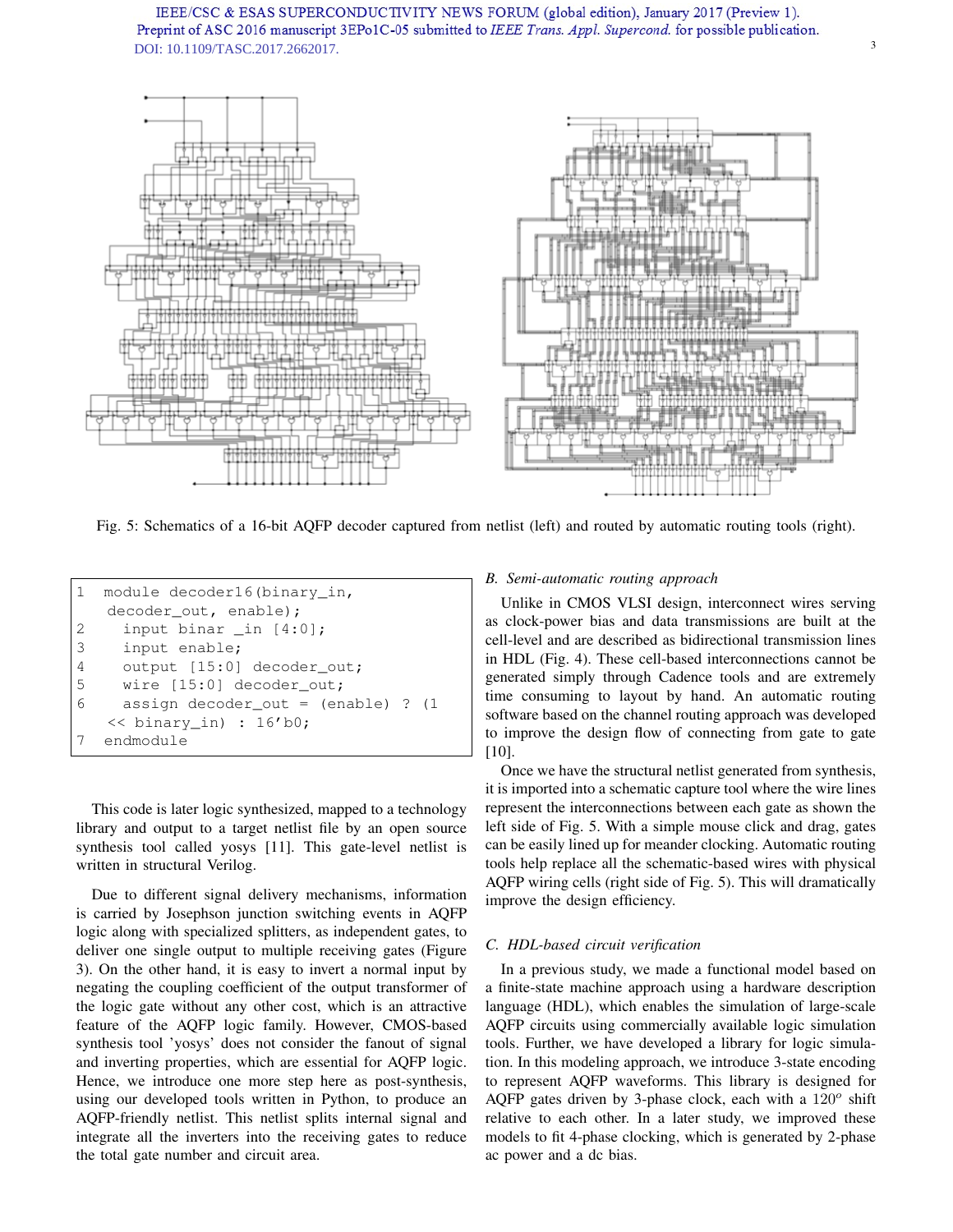

Fig. 6: Example waveform dof a 16-bit AQFP decoder with all test patterns.

Although excitation currents serve as clocks and synchronize the AQFP logic gates, timing issues still exist due to clock skews and signal delay, especially when the circuit scale becomes large. We have investigated this on AQFP buffer chains and found that incorrect output occurs when the excitation current is delayed by a certain period [13] which means a timing window exists between input current (input) and excitation current (clock). We carefully extract the timing information through analog simulation [14] and incorporate them into our models.

An example waveform for the implemented 16-bit decoder is shown in Fig. 6 from which one can see the outputs are generated correctly, corresponding to each inputs.

#### *D. Comparison with a previous design without logic synthesis*

An early version of 16-bit decoder has been demonstrated in 2015 [15]. This circuit is designed at the gate level, and placed and routed all by hand. We compared our new design with the previous design, and noticed a reduction of 41.5% for circuit area, and 27.7% for Josephson junction counts, due to the logic synthesis and automatic routing approach. The latency of two design are the same, despite the later one is using 4-phase clocking. This comparison is presented in table 1.

#### IV. CONCLUSION

We have proposed a design flow for AQFP VLSI circuit design, which includes logic synthesis, semi-automatic routing and HDL-based back-end verification. This design flow shows the possibility of an efficient design approach for AQFP VLSI, which is essential for building an AQFP-based highend computing system.

#### ACKNOWLEDGMENT

4

This work was supported by JSPS Grant-in-Aid for Scientific Research (S) Grant Number 26220904. This work is supported by VLSI Design and Education Center (VDEC), the University of Tokyo in collaboration with Cadence Design Systems, Inc.

#### **REFERENCES**

- [1] K. K. Likharev and V. K. Semenov, "RSFQ logic/memory family: a new Josephson-junction technology for sub-terahertz-clock-frequency digital systems," *IEEE Trans. Appl. Supercond.*, vol. 1, no. 1, pp. 3-28, Mar. 1991.
- [2] O. A. Mukhanov, "Energy-Efficient Single Flux Quantum Technology", *IEEE Trans. Appl. Supercond.*, vol. 21, no. 3, pp. 760769, Jan. 2011.
- [3] Q.P. Herr, A.Y. Herr, O.T. Oberg, and A.G. Ioannidis, "Ultra-low-power superconductor logic", *J. Appl. Phys.*, vol. 109, pp. 103903-103910, 2011.
- [4] N Yoshikawa and Y Kato, "Reduction of power consumption of RSFQ circuits by inductance-load biasing," *Supercond. Sci. Technol.*, vol.12, pp.918-920, Nov. 1999.
- [5] M. Tanaka, M. Ito, A. Kitayama, T. Kouketsu, and A. Fujimaki, "18- GHz, 4.0-aJ/bit operation of ultra-low-energy rapid single-flux-quantum shift registers," *Jpn. J. Appl. Phys.*, vol. 51, p. 053102, May 2012.
- [6] N. Takeuchi, D. Ozawa, Y. Yamanashi, and N. Yoshikawa, "An adiabatic quantum flux parametron as an ultra-low-power logic device," *Supercond. Sci. Technol.*, vol. 26, no. 3, p. 035010, Mar. 2013.
- [7] K. Inoue, N. Takeuchi, Y. Yamanashi and N. Yoshikawa, "Simulation and implementation of an 8-bit carry look-ahead adder using adiabatic quantum-flux-parametron," *Superconductive Electronics Conference (ISEC),* 2013 IEEE 14th International, Cambridge, MA, 2013, pp. 1-3.
- [8] T. Narama, Y. Yamanashi, N. Takeuchi, T. Ortlepp and N. Yoshikawa, "Demonstration of 10k Gate-Scale Adiabatic-Quantum-Flux-Parametron Circuits," *Superconductive Electronics Conference (ISEC)*, 2015 15th International, Nagoya, 2015, pp. 1-3.
- [9] N. Takeuchi, Y. Yamanashi, and N. Yoshikawa, "Adiabatic quantum-fluxparametron cell library adopting minimalist design," *J. Appl. Phys.*, vol. 117, no. 17, p. 173912, 2005.
- [10] Q. Xu, et. al, "Design of Extremely Energy-Efficient Hardware Algorithm Using Adiabatic Superconductor Logic", *Superconductive Electronics Conference (ISEC)*, 2015 15th International, Nagoya, 2015, pp. 1-3.
- [11] http://www.clifford.at/yosys/about.html